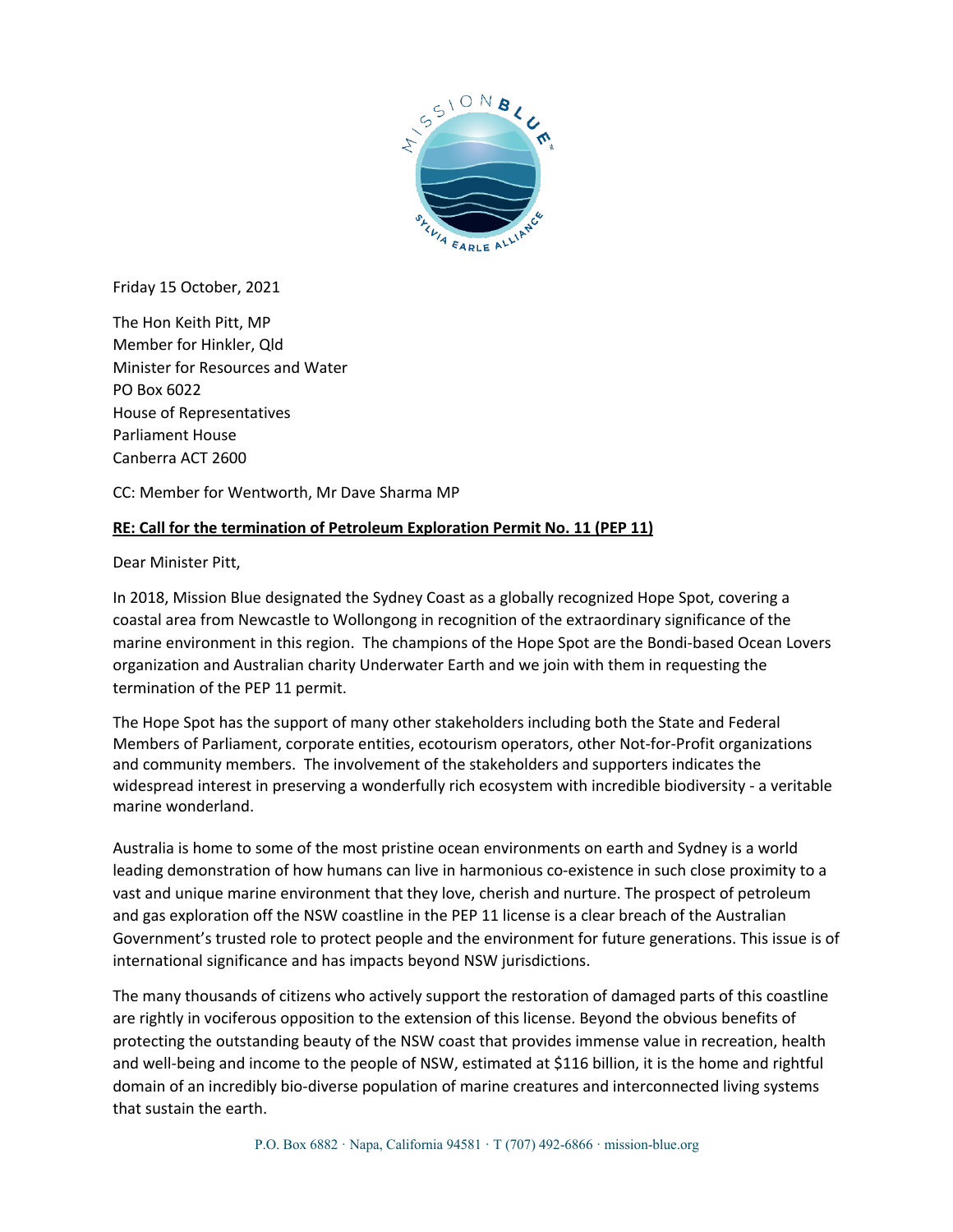The internationally renowned marine biologist and whale researcher Dr. Olaf Meynecke, champion of The Gold Coast Bay Hope Spot, also expressed his concerns over the extension of the license. He describes the East Coast of Australia as an important habitat for Humpback, Minke, Brydes, Southern Right, Orcas and Sperm Whales and many more marine mammal species. It is not only a critical corridor for migration, but further, the area includes critical feeding and breeding habitats for these animals. Large whales play an important role in carbon sequestration and are vital for the health of the ocean and the land, and all species, including humans on our blue planet. Degradation of their habitat has far reaching consequences.

Any potential threats to this relatively unspoiled, largely intact area of marine abundance, including inappropriate development, should be carefully considered both in terms of environmental damage and lost economic potential. The idea that drilling is appropriate in a world-renowned whale migration route where over 30,000 Humpback Whales alone migrate annually is appalling as we race to stop the decimation of vulnerable marine species. The Sydney coast is also a precious dolphin habitat, and home to the only colony of Fairy Penguins breeding on mainland NSW. Putting this marine ecosystem as risk, let alone exposing the human and bird populations to the prospect of leaks and spills mere kilometres from the coastline, will attract global condemnation and rightful criticism.

Regressive actions that raise negative impacts on the delicate ecosystems of the ocean will not be accepted by the greater population of Australia. I applaud the members of your own Government who are opposed to this license and its extension and support the science and the community attitude.

I would be remiss if I didn't acknowledge the recent oil spill off the coast of Southern California, United States. While the extent of the damage is currently being assessed in conjunction with clean-up efforts there is no doubt it is threatening not only the marine life directly in the path of the oil spill but also coastal habitats that span for miles. Beaches have been closed and will remain closed until the clean-up efforts are complete. There is now a renewed push to ban new offshore drilling in the United States. You have the opportunity to avoid a catastrophic event such as this by taking action in your area now and canceling this license.

I urge you look to the future, to fully understand where the real value of the ocean is to the community you represent and to show the leadership of your government to embrace an ocean future for all the planet and revoke this license.

We are at a critical point for the planet with all the information we now know. I am driven by what I know; that the world I love is in trouble. It is not too late to turn things around. However, if we wait another 50 years, opportunities we now have will be gone. This is the moment. Our decisions, our actions will shape everything that follows.

Never again will we have this good chance as we now have to find an enduring place for ourselves within the natural systems that keep us alive. The decisions we make in the next 10 years will shape the next 10,000 years. Health to the ocean means health for us.

For the future of the sea, for the creatures there, and for us, protecting special critical areas in the ocean is of the most importance. The Sydney Coast is a priceless treasure. I sincerely request the Australian Government, please against all odds conserve the Sydney Coast for the world, for the ocean, and for the